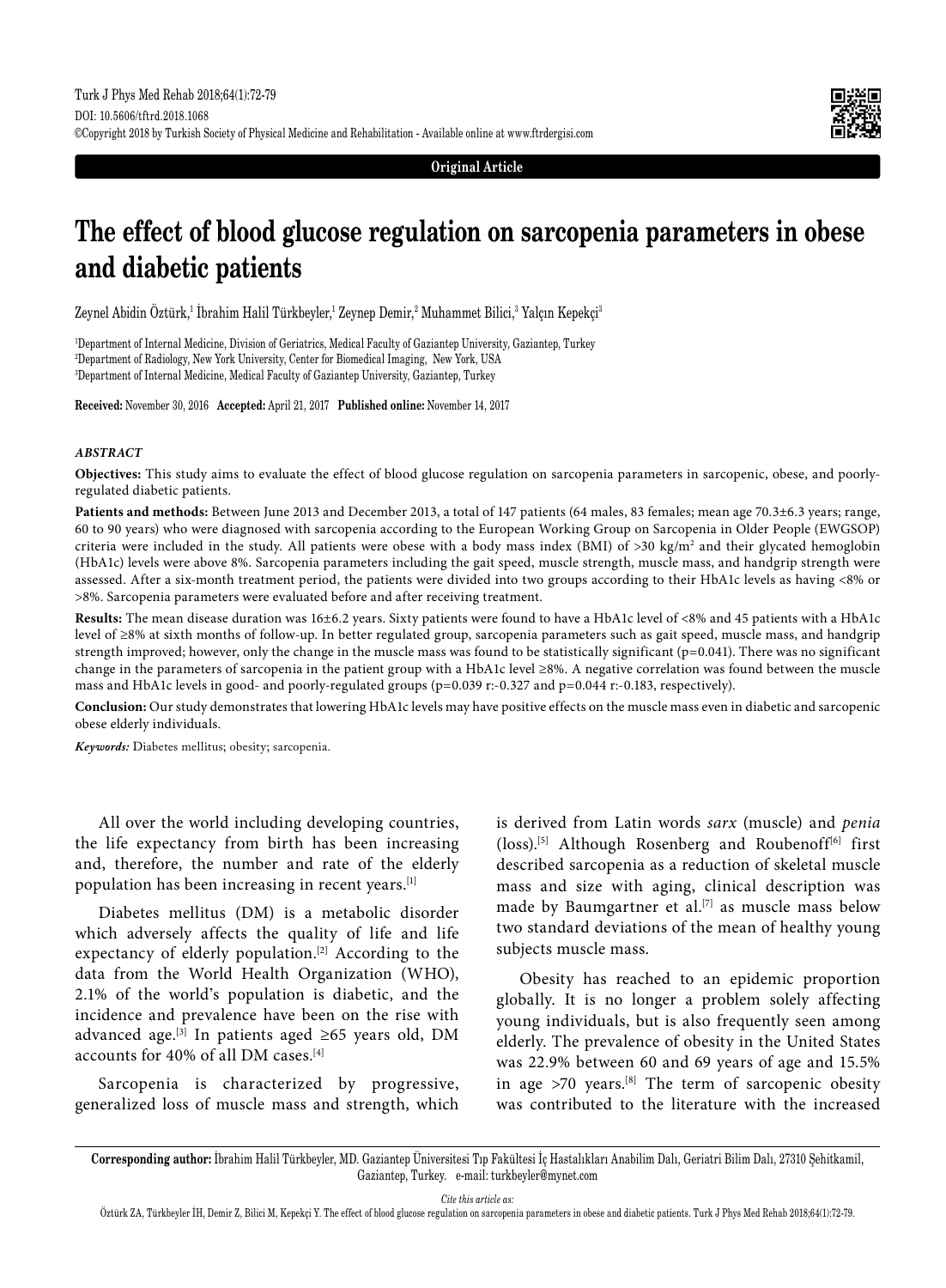incidence of obesity.[9] Decreased lean body tissue and increased adipose tissue according to the body weight in elderly is defined as sarcopenic obesity of which the recognition has been more critical, recently.[10]

In recent years, sarcopenia has been accepted as one of the diabetic complications.[11] However, its underlying mechanism in type 2 diabetes mellitus  $(T<sub>2</sub>DM)$  is still unclear. In this study, we aimed to evaluate the effect of blood glucose regulation on sarcopenia parameters in sarcopenic, obese, and poorly-regulated diabetic patients.

# **PATIENTS AND METHODS**

Between June 2013 and December 2013, a total of 147 patients (64 males, 83 females; mean age 70.3±6.3 years; range, 60 to 90 years) who were admitted to geriatric and/or internal medicine outpatient clinics and diagnosed with sarcopenia according to the European Working Group on Sarcopenia in Older People (EWGSOP) criteria were prospectively included in the study. All patients were obese with a body mass index (BMI) of  $>30$  kg/m<sup>2</sup> and their glycated hemoglobin (HbA1c) levels were above 8%. Patients aged under 60 years, those with a debilitating disease or deformities, terminal stage disease, chronic liver and kidney diseases, malignancy, diabetic polineuropathy, history of trauma, and infection in the past one month, and poor cognitive function leading to failure to complete the study tests were excluded.

The demographic characteristics and comorbidities of the patients were recorded and the Mini-Nutritional Assessment (MNA), Activities of Daily Living Test, Geriatric Depression Scale, Mini-Mental State Examination (MMSE), and Get-up and Go-test were performed. In addition, complete blood cell count, urea, creatinine, liver function tests, calcium, and phosphorus levels were recorded. According to the EWGSOP, sarcopenia was defined as having low muscle mass plus low grip strength or low gait speed.<sup>[12]</sup> Patients with sarcopenia according to the EWGSOP criteria and with a BMI of  $\geq$ 30 kg/m<sup>2</sup> were considered sarcopenic obese.

In accordance with the diagnosis, the gait speed, muscle strength, and muscle mass were calculated. The gait speed was measured over six-meter-distance. The isometric hand grip strength is strongly related with lower extremity muscle power, knee extension torque, and calf cross-sectional muscle area.<sup>[13]</sup> The muscle strength for hand grip strength was evaluated by an Tanita SA165 A-0950U-3 model electronic dynamometer device (Tanita Corp., Tokyo, Japan). The muscle mass was measured by bioelectrical impedance analysis (BIA) devices, which are useful tools to estimate the volume of fat and lean body mass, in our geriatric unit. In addition, anthropometric data were recorded such as weight, right, and left thigh and midupper arm circumference and waist circumference. Medical treatment was arranged and the patients were re-evaluated at sixth-month follow-up based on the same criteria. The patients were divided into two groups according to their HbA1c levels as having <8% or >8% and were analyzed based on changing parameters of sarcopenia.

The study protocol was approved by the local Ethics Committee. A written informed consent was obtained from each patient. The study was conducted in accordance with the principles of the Declaration of Helsinki.

## **Statistical analysis**

Statistical analysis was performed using the SPSS for Windows version 15.0 software package (SPSS Inc., Chicago, IL, USA). Descriptive data were expressed in mean ± standard deviation, median, and min-max. Paired sample t-test for binary comparisons of normally distributed numerical parameters, Mann-Whitney U test for abnormally distributed parameters, and the Pearson's chi-square test for categorical variables were used. Baseline and post-treatment normally distributed sarcopenia parameters were compared using the dependent Student's t-test. Since sarcopenia parameters and HbA1c showed normal distribution, the correlation coefficients (r) and statistical significance were calculated using the Pearson's test: r near ±1 indicates a perfect correlation; r between  $\pm 0.50$  and  $\pm 1$ indicates a strong relationship; r between ±0.30 and ±0.49 indicates a moderate correlation; and r below  $\pm 0.29$  indicates a weak relationship.<sup>[14]</sup> A p value of <0.05 was considered statistically significant.

#### **RESULTS**

Of a total of 147 sarcopenic, diabetic, obese patients, the mean BMI was  $33.2 \pm 3.1$  kg/m<sup>2</sup>, while the mean HbA1c level was 9.5±1.5%. The mean disease duration was 16±6.2 years. Of the patients, 61.2% were using insulin, 27.9% were taking oral antidiabetics, and 10.9% were taking insulin and oral antidiabetics concomitantly. Demographic characteristics, anthropometric measurements, comprehensive geriatric assessment test results, laboratory parameters, and related comorbidities are shown in Table 1.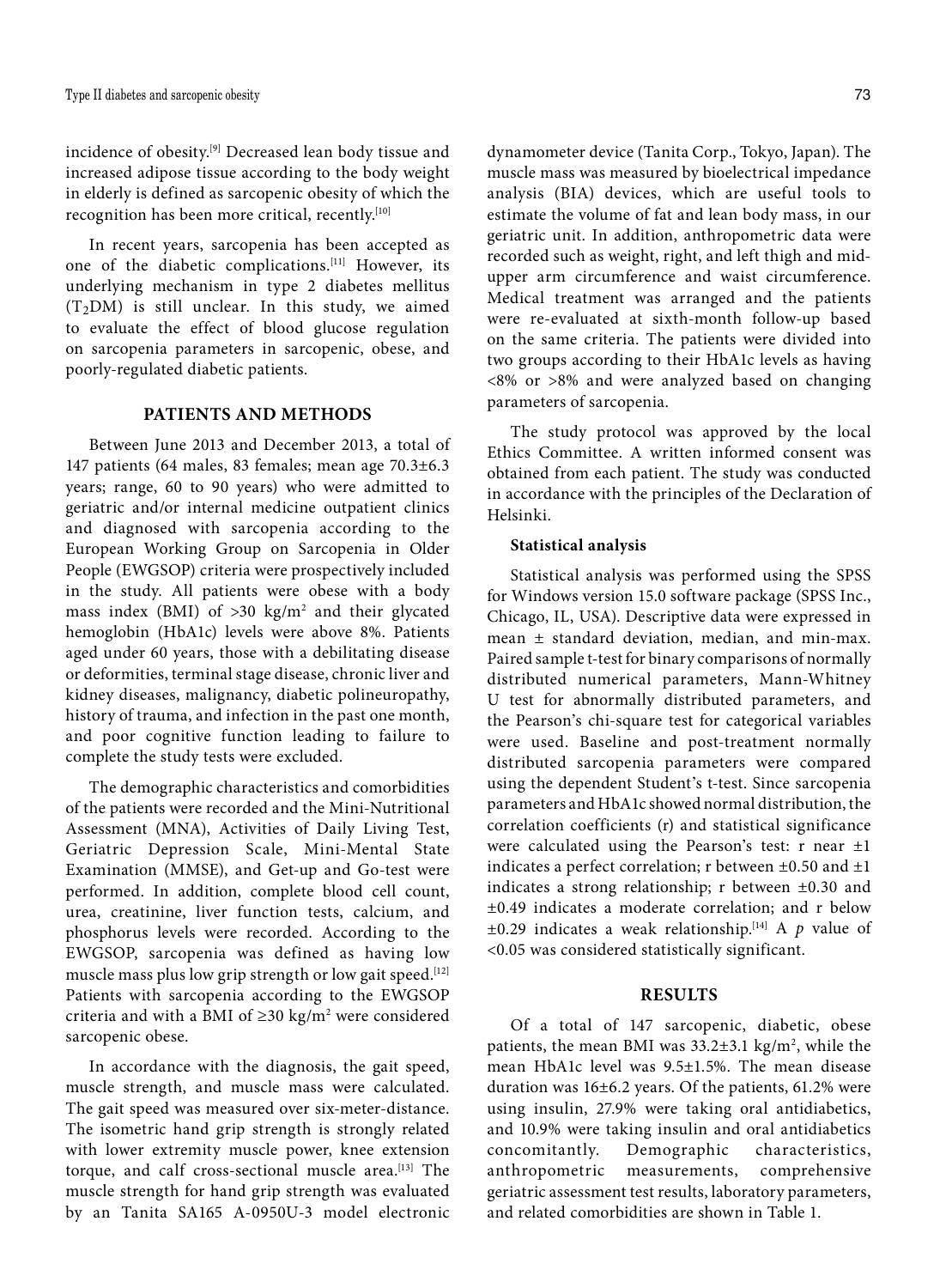|                                             | Diabetic patients with sarcopenic obesity (n=147) |      |                   |                |           |
|---------------------------------------------|---------------------------------------------------|------|-------------------|----------------|-----------|
|                                             | n                                                 | %    | $Mean+SD$         | Median         | Min-Max   |
| Demographic features                        |                                                   |      |                   |                |           |
| Age (year)                                  |                                                   |      | $70.3 \pm 6.3$    |                |           |
| Sex                                         |                                                   |      |                   |                |           |
| Male                                        | 64                                                | 43.5 |                   |                |           |
| Female                                      | 83                                                | 56.5 |                   |                |           |
| Anthropometric measurements                 |                                                   |      |                   |                |           |
| Calf circumference (cm)                     |                                                   |      | $37.1 \pm 4.4$    |                |           |
| Body mass index (kg/m <sup>2</sup> )        |                                                   |      | $33.2 \pm 3.1$    |                |           |
| Waist circumference (cm)                    |                                                   |      | $104.3 \pm 11.0$  |                |           |
| Hip circumference (cm)                      |                                                   |      | $112.8 \pm 14.6$  |                |           |
| Mid-upper arm circumference (cm)            |                                                   |      | $34.2 \pm 5.2$    |                |           |
| Comprehensive geriatric assessment tests    |                                                   |      |                   |                |           |
| Activities of Daily Living test             |                                                   |      |                   | $\overline{c}$ | $0 - 20$  |
| Mini-Nutritional Assessment test-short form |                                                   |      | $12.6 + 1.4$      |                |           |
| Mini-cog test                               |                                                   |      | $26.6 \pm 3.4$    |                |           |
| Geriatric Depression scale                  |                                                   |      | $5.2 \pm 2.3$     |                |           |
| Timed Up and Go test                        |                                                   |      | $7.4 + 2.2$       |                |           |
| Laboratory parameters                       |                                                   |      |                   |                |           |
| Hemoglobin (g/dL)                           |                                                   |      | $13.4 \pm 1.5$    |                |           |
| White blood cell (/mm <sup>3</sup> )        |                                                   |      | 7,930±2,454       |                |           |
| Platelets $( / mm3)$                        |                                                   |      | 274,040±61,820    |                |           |
| Erythrocyte sedimentation rate (mm/h)       |                                                   |      |                   | 31             | $4 - 110$ |
| C-reactive protein (mg/dL)                  |                                                   |      |                   | 11             | $1 - 112$ |
| Blood urea nitrogen (mg/dL)                 |                                                   |      | $28.4 \pm 12.5$   |                |           |
| Creatinine (mg/dL)                          |                                                   |      | $0.9 + 0.3$       |                |           |
| Alanine aminotransferase (U/L)              |                                                   |      | $24.1 \pm 16.3$   |                |           |
| Aspartate aminotransferase (U/L)            |                                                   |      | $32.4 \pm 20.0$   |                |           |
| Vitamin B12 (pg/mL)                         |                                                   |      | $284.1 \pm 165.1$ |                |           |
| Total cholesterol (mg/dL)                   |                                                   |      | $198.2 \pm 26.6$  |                |           |
| Albumin $(g/dL)$                            |                                                   |      | $3.5 \pm 0.6$     |                |           |
| HbA1c (%)                                   |                                                   |      | $9.5 \pm 1.5$     |                |           |

**Table 1.** Baseline demographic characteristics, anthropometric measurements, comprehensive geriatric assessment test results, laboratory results, and comorbidities of sarcopenic, diabetic obese patients

SD: Standard deviation; Min: Minimum; Max: Maximum; HbA1c: Hemoglobin A1c.

|                                                      | Table 2. Post-treatment demographic characteristics, anthropometric measurements, comprehensive geriatric assessment test results, laboratory results, and comorbidities |  |  |
|------------------------------------------------------|--------------------------------------------------------------------------------------------------------------------------------------------------------------------------|--|--|
| of sarcopenic, diabetic obese patients at six months |                                                                                                                                                                          |  |  |

|                                          | HbA1c <8 sarcopenic obese patients (n=60) |    |                   | HbA1c >8 sarcopenic obese patients ( $n=45$ ) |            |             |      |                   |        |           |               |
|------------------------------------------|-------------------------------------------|----|-------------------|-----------------------------------------------|------------|-------------|------|-------------------|--------|-----------|---------------|
|                                          | $\mathbf n$                               | %  | Mean+SD           | Median                                        | Min-Max    | $\mathbf n$ | $\%$ | Mean+SD           | Median | Min-Max   | $\mathcal{P}$ |
| Demographic features                     |                                           |    |                   |                                               |            |             |      |                   |        |           |               |
| Age (year)                               |                                           |    | $69.6 + 5.4$      |                                               |            |             |      | $68.3 \pm 5.7$    |        |           | $0.021*$      |
| Sex                                      |                                           |    |                   |                                               |            |             |      |                   |        |           | 0.062         |
| Male                                     | 24                                        | 40 |                   |                                               |            | 20          | 44.4 |                   |        |           |               |
| Female                                   | 36                                        | 60 |                   |                                               |            | 25          | 55.6 |                   |        |           |               |
| Anthropometric measurements              |                                           |    |                   |                                               |            |             |      |                   |        |           |               |
| Calf circumference (cm)                  |                                           |    | $36.7 \pm 5.8$    |                                               |            |             |      | $38.5 \pm 6.1$    |        |           | $< 0.001*$    |
| Body mass index (kg/m <sup>2</sup> )     |                                           |    | $32.7 \pm 3.3$    |                                               |            |             |      | $33.8 \pm 3.9$    |        |           | $0.026*$      |
| Waist circumference (cm)                 |                                           |    | $102.3 \pm 15.8$  |                                               |            |             |      | $104.2 \pm 16.1$  |        |           | $0.009*$      |
| Hip circumference (cm)                   |                                           |    | $109.4 \pm 14.3$  |                                               |            |             |      | $111.7 \pm 12.4$  |        |           | $0.036*$      |
| Mid-upper arm circumference (cm)         |                                           |    | $33.2 \pm 3.1$    |                                               |            |             |      | $34.1 \pm 4.6$    |        |           | 0.074         |
| Comprehensive Geriatric Assessment tests |                                           |    |                   |                                               |            |             |      |                   |        |           |               |
| Activities of Daily Living test          |                                           |    |                   | 2                                             | $0 - 20$   |             |      |                   | 3      | $0 - 20$  | 0.055         |
| Mini-Nutritional Assessment              |                                           |    |                   |                                               |            |             |      |                   |        |           |               |
| test-short Form                          |                                           |    | $12.3 \pm 2.2$    |                                               |            |             |      | $12.8 \pm 2.2$    |        |           | 0.284         |
| Mini-cog test                            |                                           |    | $26.3 \pm 4.9$    |                                               |            |             |      | $26.0 \pm 4.4$    |        |           | 0.342         |
| Geriatric Depression scale               |                                           |    | $4.8 \pm 2.4$     |                                               |            |             |      | $5.2 \pm 2.5$     |        |           | $0.044*$      |
| Timed Up and Go test                     |                                           |    | $7.0 \pm 1.4$     |                                               |            |             |      | $7.3 \pm 1.9$     |        |           | $0.035*$      |
| Laboratory parameters                    |                                           |    |                   |                                               |            |             |      |                   |        |           |               |
| Hemoglobin (g/dL)                        |                                           |    | $13.2 \pm 1.9$    |                                               |            |             |      | $13.6 \pm 2.11$   |        |           | 0.114         |
| White blood cell (/mm <sup>3</sup> )     |                                           |    | 7,910±2,325       |                                               |            |             |      | $7,360 \pm 2,145$ |        |           | 0.662         |
| Platelets (/mm <sup>3</sup> )            |                                           |    | 284,120±64,505    |                                               |            |             |      | 257,445±70,280    |        |           | 0.084         |
| Erythrocyte sedimentation rate (mm/h)    |                                           |    |                   | 34                                            | $10 - 110$ |             |      |                   | 31     | $8 - 110$ | 0.278         |
| C-reactive protein (mg/dL)               |                                           |    |                   | 7                                             | $0 - 32$   |             |      |                   | 6      | $0 - 66$  | 0.284         |
| Blood urea nitrogen (mg/dL)              |                                           |    | $36.4 \pm 14.3$   |                                               |            |             |      | $29.3 \pm 11.5$   |        |           | 0.728         |
| Creatinine (mg/dL)                       |                                           |    | $0.9 + 0.3$       |                                               |            |             |      | $1.0 + 0.2$       |        |           | 0.108         |
| Alanine aminotransferase (U/L)           |                                           |    | $24.6 \pm 12.4$   |                                               |            |             |      | $21.2 \pm 5.5$    |        |           | 0.365         |
| Aspartate aminotransferase (U/L)         |                                           |    | $28.2 \pm 16.1$   |                                               |            |             |      | $32.4 \pm 14.2$   |        |           | 0.478         |
| Vitamin B12 (pg/mL)                      |                                           |    | $346.0 \pm 108.1$ |                                               |            |             |      | $363.2 \pm 147.3$ |        |           | 0.912         |
| Albumin (g/dL)                           |                                           |    | $3.9 \pm 0.6$     |                                               |            |             |      | $4.0 \pm 0.4$     |        |           | 0.275         |
| HbA1c (%)                                |                                           |    | $7.6 \pm 2.1$     |                                               |            |             |      | $8.9 \pm 2.8$     |        |           | $0.029*$      |

SD: Standard deviation; Min: Minimum; Max: Maximum; HbA1c: Hemoglobin A1c.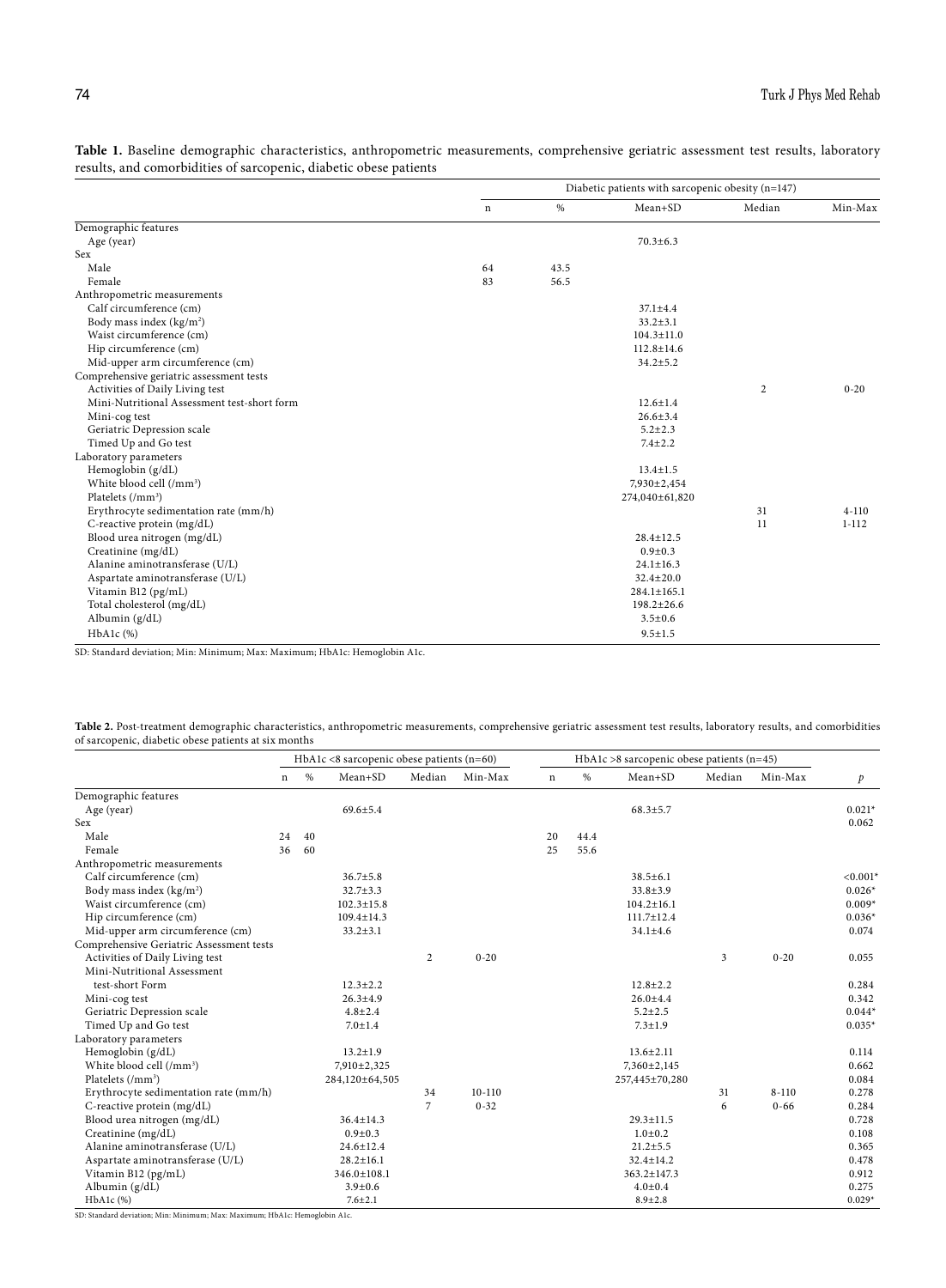| Sarcopenia diagnostic criteria   | First evaluation | Second evaluation |          |
|----------------------------------|------------------|-------------------|----------|
|                                  | Mean             | Mean              |          |
| Gait speed (m/s)                 | 0.76             | 0.78              | 0.143    |
| Muscle mass (kg/m <sup>2</sup> ) | 7.42             | 7.64              | $0.041*$ |
| Hand grip strength (kg)          | 24.51            | 25.08             | 0.184    |

**Table 3.** Difference between baseline and post-treatment evaluation on sarcopenia parameters in patient with level of HbA1c <8%

**Table 4.** Difference between baseline and post-treatment evaluation on sarcopenia parameters in patient with level of HbA1c ≥8%

| Sarcopenia diagnostic criteria | First evaluation | Second evaluation |       |  |
|--------------------------------|------------------|-------------------|-------|--|
|                                | Mean             | Mean              |       |  |
| Gait speed (m/s)               | 0.72             | 0.71              | 0.257 |  |
| Muscle mass $(kg/m2)$          | 7.37             | 7.36              | 0.197 |  |
| Hand grip strength (kg)        | 25.74            | 24.85             | 0.351 |  |

The mean gait speed was measured as 0.73 m/s, the mean muscle mass as 7.32  $\text{kg/m}^2$ , and the mean hand strength as 24.04 kg. Since 42 of the patients initially included in the study were unable to complete sixmonth follow-up, they were eventually excluded from the analysis. The remaining patients were divided into two groups based on their HbA1c levels as having <8% and ≥8% after six months of treatment. The demographic characteristics, anthropometric measurements, comprehensive geriatric assessment test results, and laboratory parameters of these two groups are shown in Table 2. For the HbA1c <8% group, values for calf circumference, BMI, waist and hip circumference were measured statistically significantly lower, compared to the other group (p<0.001, p=0.026, p=0.009, and p=0.036, respectively). However, daily activities, MNA-Short Form, and MMSE did not indicate a significant difference between the groups  $(p=0.055, p=0.284, and p=0.342, respectively).$  On the other hand, lower results were found using the Geriatric Depression Scale and Get-up and Go-test for the HbA1c >8% group  $(4.8\pm2.4 \text{ and } 5.2\pm2.5 \text{, } p=0.044;$ 7.0 $\pm$ 1.4 and 7.3 $\pm$ 1.9, p=0.035, respectively). The mean HbA1c level was found to be 7.62%±2.14% in the group with good blood glucose regulation and to be 8.9±2.8 in the group with poor blood glucose regulation

**Table 5.** The correlation between sarcopenia parameters with HbA1c in patients with level of HbA1c <8%

| Parameters               |       |           |
|--------------------------|-------|-----------|
| HbA1c-Gait speed         | 0.058 | $-0.156$  |
| HbA1c-Muscle mass        | 0.039 | $-0.327*$ |
| HbA1c-Hand grip strength | 0.062 | $-0.161$  |

(p=0.029). The changes in the sarcopenia parameters of both groups during the initial evaluations and at sixmonth follow-up are shown in Tables 3 and 4. Although an increase was observed in all three parameters (gait speed, muscle mass, and hand grip strength) in the HbA1c <8% group, only the increase in the muscle mass reached statistical significance in this group (p=0.041). In the poor blood glucose regulation group, all three parameters indicated a decline; however, none of these changes was statistically significant ( $p=0.257$ , p=0.197, and p=0.351, respectively). The correlation between the level of HbA1c and sarcopenia parameters are shown in Tables 5 and 6. For both good and poor blood regulation groups, a significant negative correlation was found between the muscle mass and HbA1c level (p=0.039, r:-0.327 and p=0.044, r:-0.183, respectively).

#### **DISCUSSION**

In this prospective study, diabetic and sarcopenic obese elderly patients were followed for six months, and the patients with improved blood glucose regulation demonstrated improved values in sarcopenia parameters including the gait speed, muscle mass, and hand grip strength test, while no improvement was

**Table 6.** The correlation between sarcopenia parameters with HbA1c in patients with level of HbA1c ≥8%

| Parameters               |       |           |
|--------------------------|-------|-----------|
| HbA1c-Gait speed         | 0.134 | $-0.233$  |
| HbA1c-Muscle mass        | 0.044 | $-0.183*$ |
| HbA1c-Hand grip strength | 0.211 | $-0.247$  |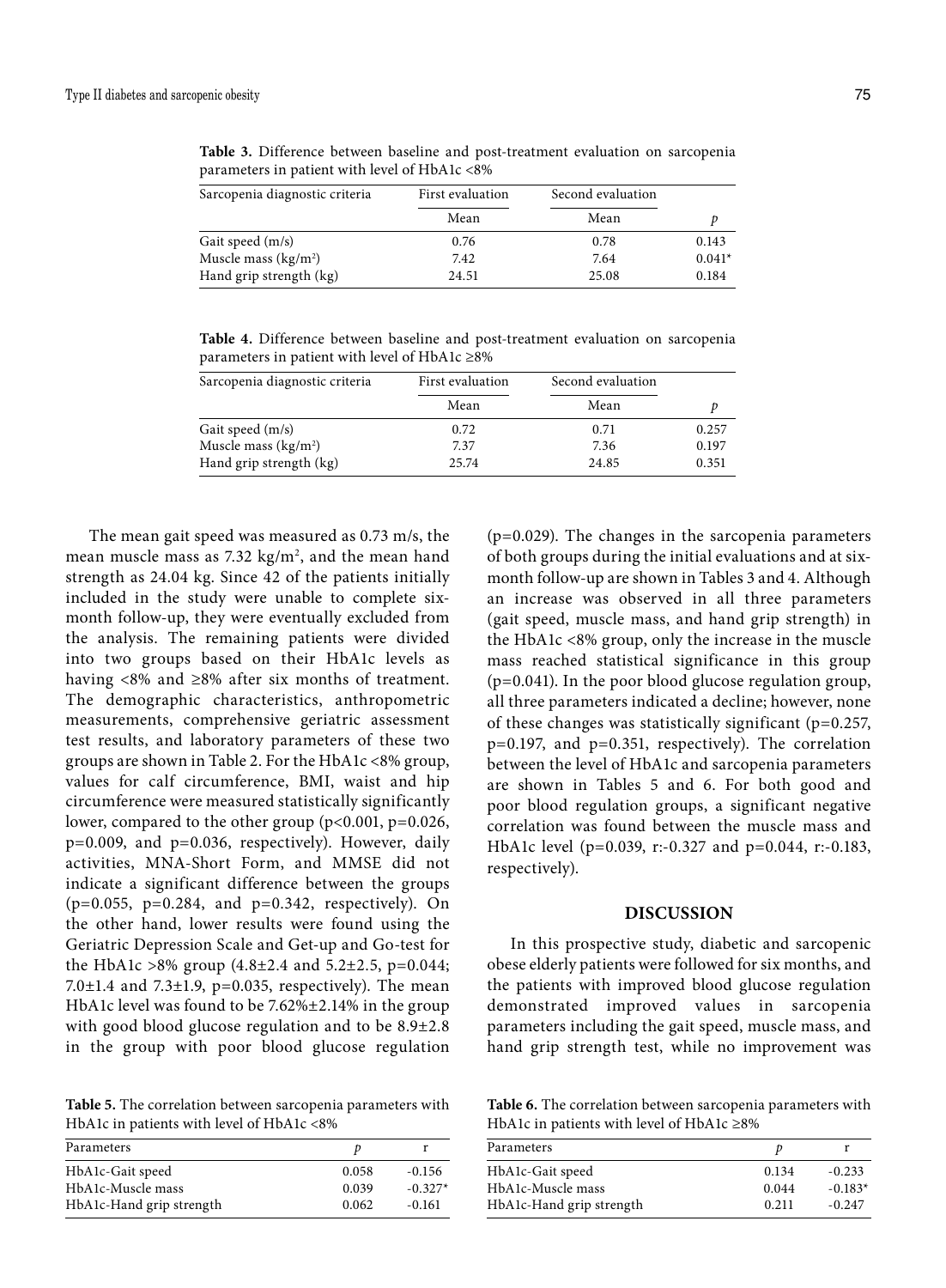observed in the poor blood glucose regulation group. Furthermore, the changes in the muscle mass within six months were found to be statistically significant in the group with HbA1c <8%. Based on the examination of the correlation between the Hb1Ac levels and sarcopenia parameters, we found a negative correlation between the Hb1Ac levels and the muscle mass in both groups. This negative correlation was moderate in good blood glucose regulation group and weak in the other group.

Although type 1 diabetes evidently affects protein metabolism by specifically increasing catabolism in the skeletal muscles due to lack of insulin,  $[15]$  T<sub>2</sub>DM has a less evident effect on the protein metabolism, and the results of previous studies are controversial.<sup>[16-20]</sup> The muscle loss in  $T_2DM$  may be caused by insulin resistance, which leads to a decline in the protein synthesis and increase in the protein degradation.<sup>[21]</sup> Insulin as an anabolic hormone may induce muscle protein synthesis in young individuals; however, similar effects cannot be seen in older population. Supraphysiological insulin concentrations may bridge the gap between age-related insulin resistances of the muscle protein synthesis.[22] In addition, insulin resistance may contribute to the muscle loss in diabetes, by inactivating the mammalian target of rapamycin (mTOR) pathway and stimulating autophagy.[23,24] A recent experimental study by Nilsson et al.<sup>[25]</sup> showed that level of the domain-containing mTOR-interacting protein (DEPTOR), an endogenous mTOR inhibitor, was critical in the regulation of protein turnover in sarcopenic obese rats. Not only skeletal muscle size and mass reduced, bioenergy systems of the body including mitochondrial function may be also altered in these patients.[26-29] In the muscles of patients with T2DM, peroxisome proliferator-activated receptor gamma coactivator, a transcriptional coactivator, can reduce gene expression and may contribute to prohibit muscle atrophy.<sup>[30,31]</sup> In addition, diabetes is characterized by decreased mitochondrial electron transport chain activity which leads to inefficient energy.[32,33] Nonetheless, insulin supplementation in non-diabetic population causes an increase of adenosine triphosphate (ATP) production in the skeletal muscles, while the same effect is not seen in diabetic population which may be related to impaired insulin response.[34] Patients with diabetes also show a lower *in vivo* mitochondrial function in muscles as measured with phophorus-31 magnetic resonance spectroscopy, than age-matched and BMI-matched controls.[35]

The first epidemiological study showing the effect of  $T_2DM$  on the muscle strength and mass was conducted by Park et al.<sup>[36]</sup> The arm and leg muscle strength and mass of a total of 1,840 elderly individuals were examined during three years, and the final results showed a 13.5% decrease in the knee extensor muscle strength in patients with  $T_2DM$  and a 9% decrease in individuals without diabetes. The authors also demonstrated a more rapid decline in the muscle quality in older diabetic patients, and diabetes was associated with functional impairment of the lower extremity muscles without losing any muscle mass. According to the results, the authors found no correlation between the changes in the muscle strengths of the upper and lower extremities. On the other hand, some other studies indicated better maintenance of the muscle strength in the upper extremities with aging.<sup>[37,38]</sup> Our study did not demonstrate any significant changes in the muscle strengths of the upper extremities in either groups during a six-month follow-up period. In another study, Park et al.<sup>[39]</sup> reported a rapid loss of skeletal muscle mass in elderly patients with  $T_2DM$ . Intriguingly, decreased muscle mass was higher in undiagnosed diabetic individuals, indicating that  $T_2DM$  begins to affect the muscle mass from early stages of the disease. There is also a negative linear relationship between the muscle quality and duration of diabetes and poor glycemic control.<sup>[40]</sup> Insufficient energy use and muscle protein degradation occur depending on the severity of catabolism caused by uncontrolled hyperglycemia. This progression leads to sarcopenia and fatty infiltration of muscle tissue, resulting in limited functional capacity of the muscle. In diabetic individuals with poor glycemic control, increased tumor necrosis factor-alpha and inflammatory cytokines such as interleukin-6 in the muscle tissue induce apoptosis, leading to the destruction of the muscular structure.[41,42]

The Korea Sarcopenic Obesity Study showed that sarcopenia was more common in elderly individuals with  $T_2DM$  (6.9 to 15.7%).<sup>[43]</sup> Sarcopenic obese adults also had higher cardiovascular disease risk than non-sarcopenic obese adults.<sup>[44]</sup> The Third National Health and Nutrition Survey Study found a negative correlation between the skeletal muscle index and insulin resistance, HbA1c, and diabetes-prediabetes prevalence.<sup>[45]</sup> Tanaka et al.<sup>[46]</sup> concluded that the levels of endogenous insulin were positively associated with indices of the muscle mass independently of serum IGF-I in patients with  $T_2DM$  and they suggested that reduction in endogenous insulin was an independent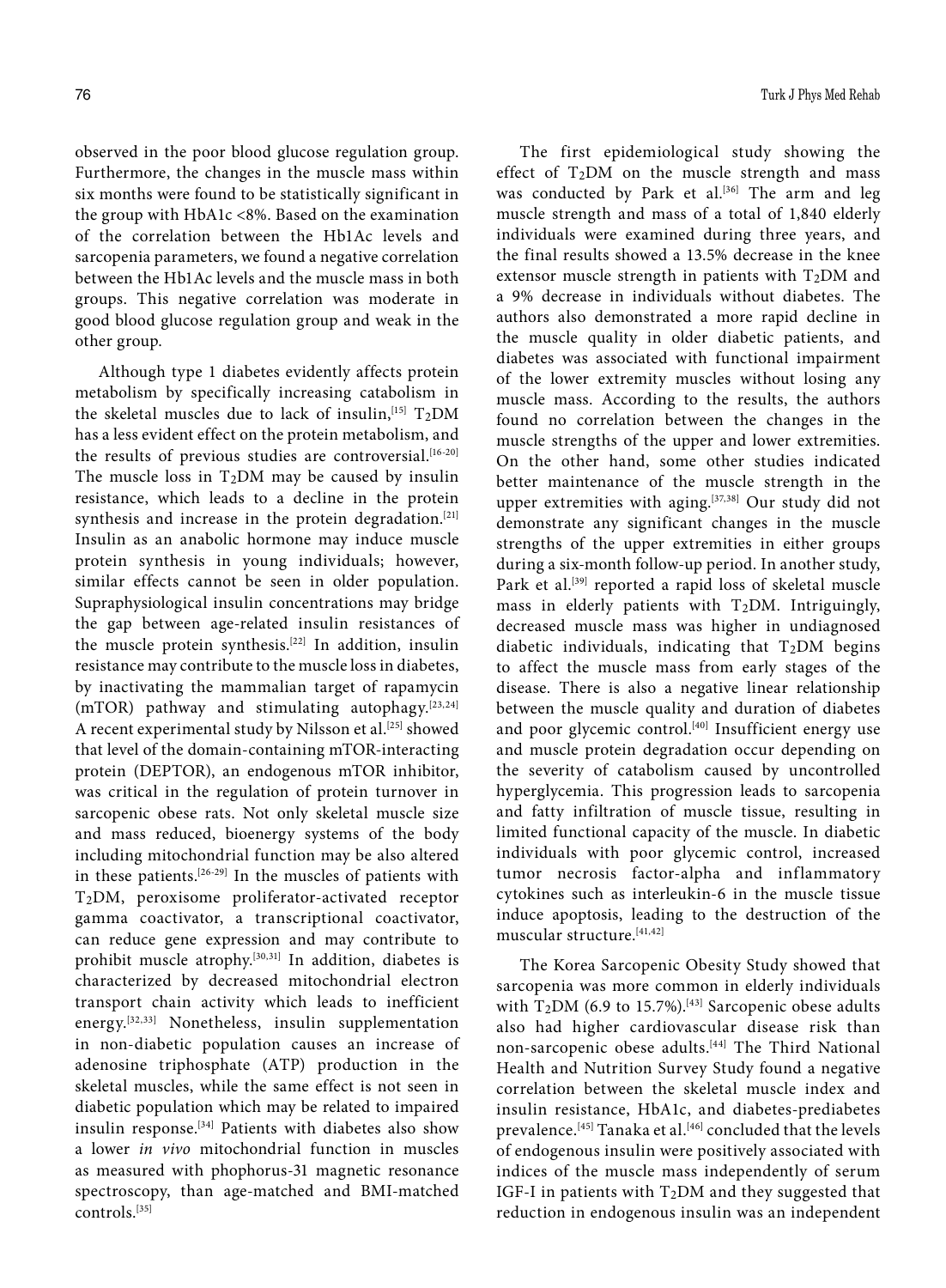risk factor for diabetes-related sarcopenia, and maintaining endogenous insulin was critical to prevent it.

In another study, there was evident overexpression of messenger ribonucleic acid (mRNA) for myostatin, a peptide in the muscle of patients with  $T_2DM$  which negatively regulates the skeletal muscle mass.<sup>[47]</sup> Physiological responses to exercise and nutrition were impaired and anti-proteolytic effects of insulin decreased. As a potent growth factor, insulin increases collagen synthesis, and stimulates arterial smooth muscle proliferation.[48,49] Insulin resistance leads to impaired vasodilation, increased oxidative stress, and chronic inflammation by released high concentration of non-esterified fatty acids, vasoconstrictors, cellular adhesion molecules, and the other mediators.[50] While sarcopenia negatively affects insulin sensitivity and increases insulin resistance, this resistance aggravates to sarcopenia by increasing the loss of skeletal muscle.

Although overweight and obesity are more common in older diabetic individuals, higher BMI values are proportional to increased fat infiltration in the muscle tissue. As increased intramuscular fat infiltration is associated with oxidative activity and a reduction of maximum aerobic capacity, epidemiological studies have indicated muscle fat infiltration as a predictor of developing mobility limitations in older individuals.<sup>[51]</sup> Mogi et al.[52] demonstrated that diabetic mice had increased intramuscular fat deposition due to unusual cell differentiation.

Walking performance in older individuals provides information about the general health status and functional capacity and is helpful to predict disability, life expectancy, and other important health parameters.<sup>[53,54]</sup> A study by Volpato et al.,<sup>[55]</sup> although the calf circumference of diabetic elderly patients was wider than the non-diabetic individuals, the muscle strength, muscle quality, and gait speed values were lower. Our results indicating lower gait speed in the patients with poor blood glucose regulation also support this finding. Moreover, the muscle strength, gait speed, and muscle quality in diabetic and nondiabetic elderly patients were evaluated independently from motor neuropathy and peripheral arterial disease, suggesting a direct effect of diabetes on the muscle structure and performance.

Nonetheless, there are some limitations to this study. First, we were unable to evaluate the effect of different medications on sarcopenic obesity due to small sample size in each treatment group in which we allowed cross-over from one to another during follow-up.

Second, we were unable to examine insulin resistance. Although we are aware of that there is a correspondent interaction between sarcopenia and insulin resistance, this relationship has been, so far, evaluated only in cross-sectional studies, but not in prospective studies. Our third limitation is that neurophysiological studies were unable to be conducted to evaluate the initial and post-treatment nerve conduction velocity.

In conclusion, our study is considerably significant, as it is the first study to evaluate the changes in the parameters of sarcopenia and the decline in the HbA1c levels during a six-month follow-up period in older patients with obesity, sarcopenia, and diabetes mellitus. Even in a six-month period, we observed significant increases in the muscle mass by regulating blood glucose. In addition, we found a negative correlation between the HbA1c levels and muscle mass. Based on our study results, we suggest that patients should be followed for longer periods of time to obtain more detailed information about the muscle quality and functionality in elderly.

#### **Declaration of conflicting interests**

The authors declared no conflicts of interest with respect to the authorship and/or publication of this article.

## **Funding**

The authors received no financial support for the research and/or authorship of this article.

## **REFERENCES**

- 1. Wang C, Bai L. Sarcopenia in the elderly: basic and clinical issues. Geriatr Gerontol Int 2012;12:388-96.
- 2. Andrade F. Estimating diabetes and diabetes-free life expectancy in Mexico and seven major cities in Latin America and the Caribbean. Rev Panam Salud Publica 2009;26:9-16.
- 3. Cho EH, Shin D, Cho KH, Hur J. Prevalences and Management of Diabetes and Pre-diabetes among Korean Teenagers and Young Adults: Results from the Korea National Health and Nutrition Examination Survey 2005- 2014. J Korean Med Sci 2017;32:1984-90.
- 4. Ho PJ, Turtle JR. Establishing the Diagnosis. In: Sinclair AJ, Finucane P, editors. Diabetes in Old Age. 2nd ed. Chichester: John Wiley & Sons; 2000. p. 00-00.
- 5. Burton LA, Sumukadas D. Optimal management of sarcopenia. Clin Interv Aging 2010;5:217-28.
- 6. Rosenberg IH, Roubenoff R. Stalking sarcopenia. Ann Intern Med 1995;123:727-8.
- 7. Baumgartner RN, Koehler KM, Gallagher D, Romero L, Heymsfield SB, Ross RR, et al. Epidemiology of sarcopenia among the elderly in New Mexico. Am J Epidemiol 1998;147:755-63.
- 8. Elia M. Obesity in the elderly. Obes Res 2001;9 Suppl 4:244S-248S.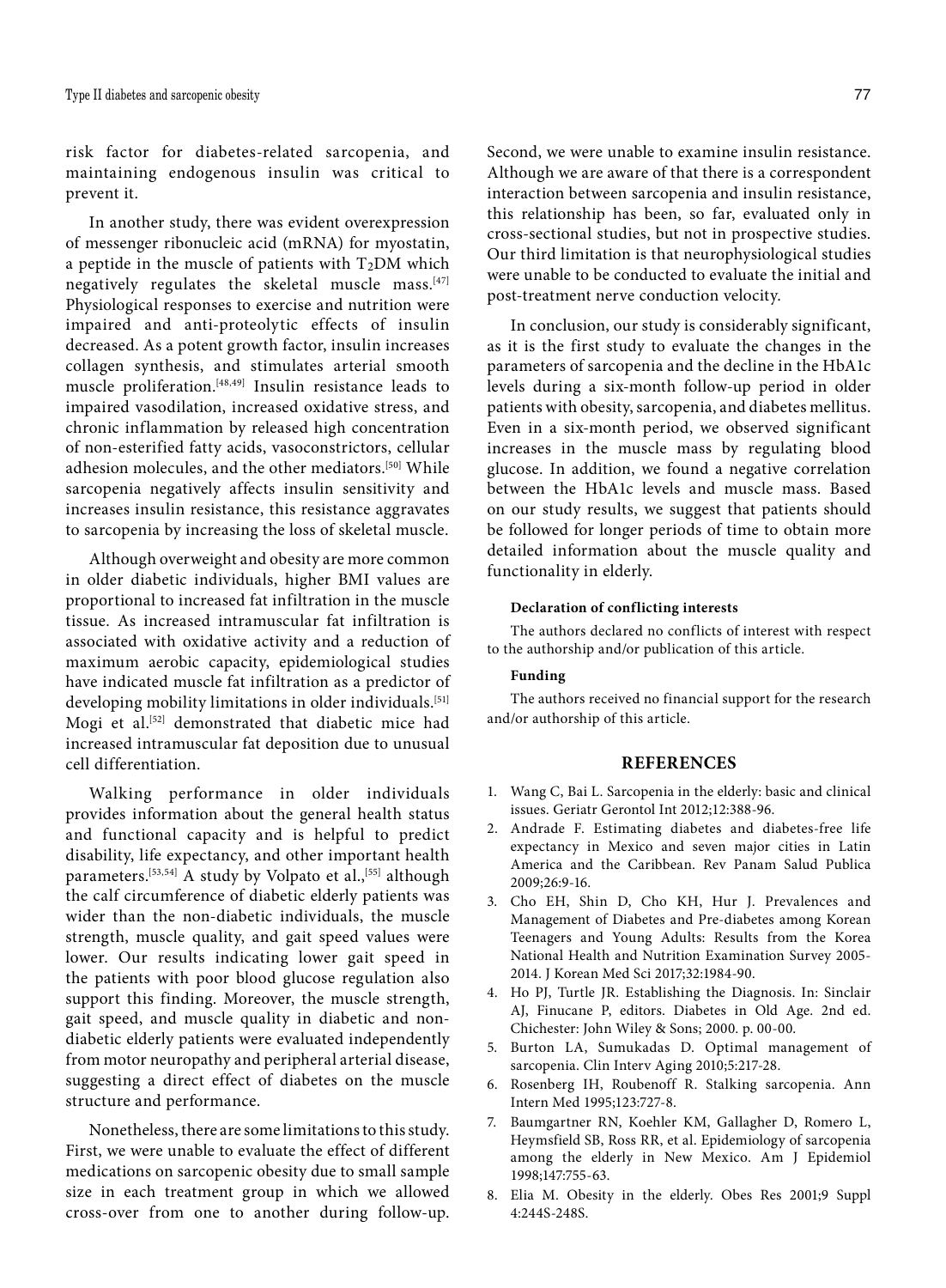- 9. An KO, Kim J. Association of Sarcopenia and Obesity With Multimorbidity in Korean Adults: A Nationwide Cross-Sectional Study. J Am Med Dir Assoc 2016;17:960.e1-7.
- 10. Ruiz-Arregui L, Castillo-Martínez L, Orea-Tejeda A, Mejía-Arango S, Miguel-Jaimes A. Prevalence of self-reported overweight-obesity and its association with socioeconomic and health factors among older Mexican adults. Salud Publica Mex 2007;49:482-7.
- 11. Andersen H, Nielsen S, Mogensen CE, Jakobsen J. Muscle strength in type 2 diabetes. Diabetes 2004;53:1543-8.
- 12. Cruz-Jentoft AJ, Baeyens JP, Bauer JM, Boirie Y, Cederholm T, Landi F, et al. Sarcopenia: European consensus on definition and diagnosis: Report of the European Working Group on Sarcopenia in Older People. Age Ageing 2010;39:412-23.
- 13. Fragala MS, Alley DE, Shardell MD, Harris TB, McLean RR, Kiel DP, et al. Comparison of handgrip and leg extension strength in predicting slow gait speed in older adults. J Am Geriatr Soc 2016;64:144-50.
- 14. Available from: https://explorable.com/statisticalcorrelation
- 15. Charlton M, Nair KS. Protein metabolism in insulindependent diabetes mellitus. J Nutr 1998;128:323-7.
- 16. Karakelides H, Asmann YW, Bigelow ML, Short KR, Dhatariya K, Coenen-Schimke J, et al. Effect of insulin deprivation on muscle mitochondrial ATP production and gene transcript levels in type 1 diabetic subjects. Diabetes 2007;56:2683-9.
- 17. Halvatsiotis P, Short KR, Bigelow M, Nair KS. Synthesis rate of muscle proteins, muscle functions, and amino acid kinetics in type 2 diabetes. Diabetes 2002;51:2395-404.
- 18. Gougeon R, Morais JA, Chevalier S, Pereira S, Lamarche M, Marliss EB. Determinants of whole-body protein metabolism in subjects with and without type 2 diabetes. Diabetes Care 2008;31:128-33.
- 19. Pereira S, Marliss EB, Morais JA, Chevalier S, Gougeon R. Insulin resistance of protein metabolism in type 2 diabetes. Diabetes 2008;57:56-63.
- 20. Denne SC, Brechtel G, Johnson A, Liechty EA, Baron AD. Skeletal muscle proteolysis is reduced in noninsulindependent diabetes mellitus and is unaltered by euglycemic hyperinsulinemia or intensive insulin therapy. J Clin Endocrinol Metab 1995;80:2371-7.
- 21. Ohsawa M, Murakami T, Kume K. Possible involvement of insulin resistance in the progression of cancer cachexia in mice. Yakugaku Zasshi 2016;136:687-92. [Abstract]
- 22. Fujita S, Glynn EL, Timmerman KL, Rasmussen BB, Volpi E. Supraphysiological hyperinsulinaemia is necessary to stimulate skeletal muscle protein anabolism in older adults: evidence of a true age-related insulin resistance of muscle protein metabolism. Diabetologia 2009;52:1889-98.
- 23. Kaushik S, Singh R, Cuervo AM. Autophagic pathways and metabolic stress. Diabetes Obes Metab 2010;12:4-14.
- 24. Wang X, Hu Z, Hu J, Du J, Mitch WE. Insulin resistance accelerates muscle protein degradation: Activation of the ubiquitin-proteasome pathway by defects in muscle cell signaling. Endocrinology 2006;147:4160-8.
- 25. Nilsson MI, Dobson JP, Greene NP, Wiggs MP, Shimkus KL, Wudeck EV, et al. Abnormal protein turnover and anabolic resistance to exercise in sarcopenic obesity. FASEB J 2013;27:3905-16.
- 26. Sandri M, Lin J, Handschin C, Yang W, Arany ZP, Lecker SH, et al. PGC-1alpha protects skeletal muscle from atrophy by suppressing FoxO3 action and atrophyspecific gene transcription. Proc Natl Acad Sci U S A 2006;103:16260-5.
- 27. Kelley DE, He J, Menshikova EV, Ritov VB. Dysfunction of mitochondria in human skeletal muscle in type 2 diabetes. Diabetes 2002;51:2944-50.
- 28. Jerusalem F, Engel AG, Peterson HA. Human muscle fiber fine structure: morphometric data on controls. Neurology 1975;25:127-34.
- 29. Boushel R, Gnaiger E, Schjerling P, Skovbro M, Kraunsøe R, Dela F. Patients with type 2 diabetes have normal mitochondrial function in skeletal muscle. Diabetologia 2007;50:790-6.
- 30. Patti ME, Butte AJ, Crunkhorn S, Cusi K, Berria R, Kashyap S, et al. Coordinated reduction of genes of oxidative metabolism in humans with insulin resistance and diabetes: Potential role of PGC1 and NRF1. Proc Natl Acad Sci U S A 2003;100:8466-71.
- 31. Lira VA, Benton CR, Yan Z, Bonen A. PGC-1alpha regulation by exercise training and its influences on muscle function and insulin sensitivity. Am J Physiol Endocrinol Metab 2010;299:145-61.
- 32. Mogensen M, Sahlin K, Fernström M, Glintborg D, Vind BF, Beck-Nielsen H, et al. Mitochondrial respiration is decreased in skeletal muscle of patients with type 2 diabetes. Diabetes 2007;56:1592-9.
- 33. Phielix E, Mensink M. Type 2 diabetes mellitus and skeletal muscle metabolic function. Physiol Behav 2008;94:252-8.
- 34. Stump CS, Short KR, Bigelow ML, Schimke JM, Nair KS. Effect of insulin on human skeletal muscle mitochondrial ATP production, protein synthesis, and mRNA transcripts. Proc Natl Acad Sci U S A 2003;100:7996-8001.
- 35. Schrauwen-Hinderling VB, Kooi ME, Hesselink MK, Jeneson JA, Backes WH, van Echteld CJ, et al. Impaired in vivo mitochondrial function but similar intramyocellular lipid content in patients with type 2 diabetes mellitus and BMImatched control subjects. Diabetologia 2007;50:113-20.
- 36. Park SW, Goodpaster BH, Strotmeyer ES, Kuller LH, Broudeau R, Kammerer C, et al. Accelerated loss of skeletal muscle strength in older adults with type 2 diabetes: the health, aging, and body composition study. Diabetes Care 2007;30:1507-12.
- 37. Newman AB, Haggerty CL, Goodpaster B, Harris T, Kritchevsky S, Nevitt M, et al. Strength and muscle quality in a well-functioning cohort of older adults: the Health, Aging and Body Composition Study. J Am Geriatr Soc 2003;51:323-30.
- 38. Frontera WR, Hughes VA, Fielding RA, Fiatarone MA, Evans WJ, Roubenoff R. Aging of skeletal muscle: a 12-yr longitudinal study. J Appl Physiol (1985) 2000;88:1321-6.
- 39. Park SW, Goodpaster BH, Lee JS, Kuller LH, Boudreau R, de Rekeneire N, et al. Excessive loss of skeletal muscle mass in older adults with type 2 diabetes. Diabetes Care 2009;32:1993-7.